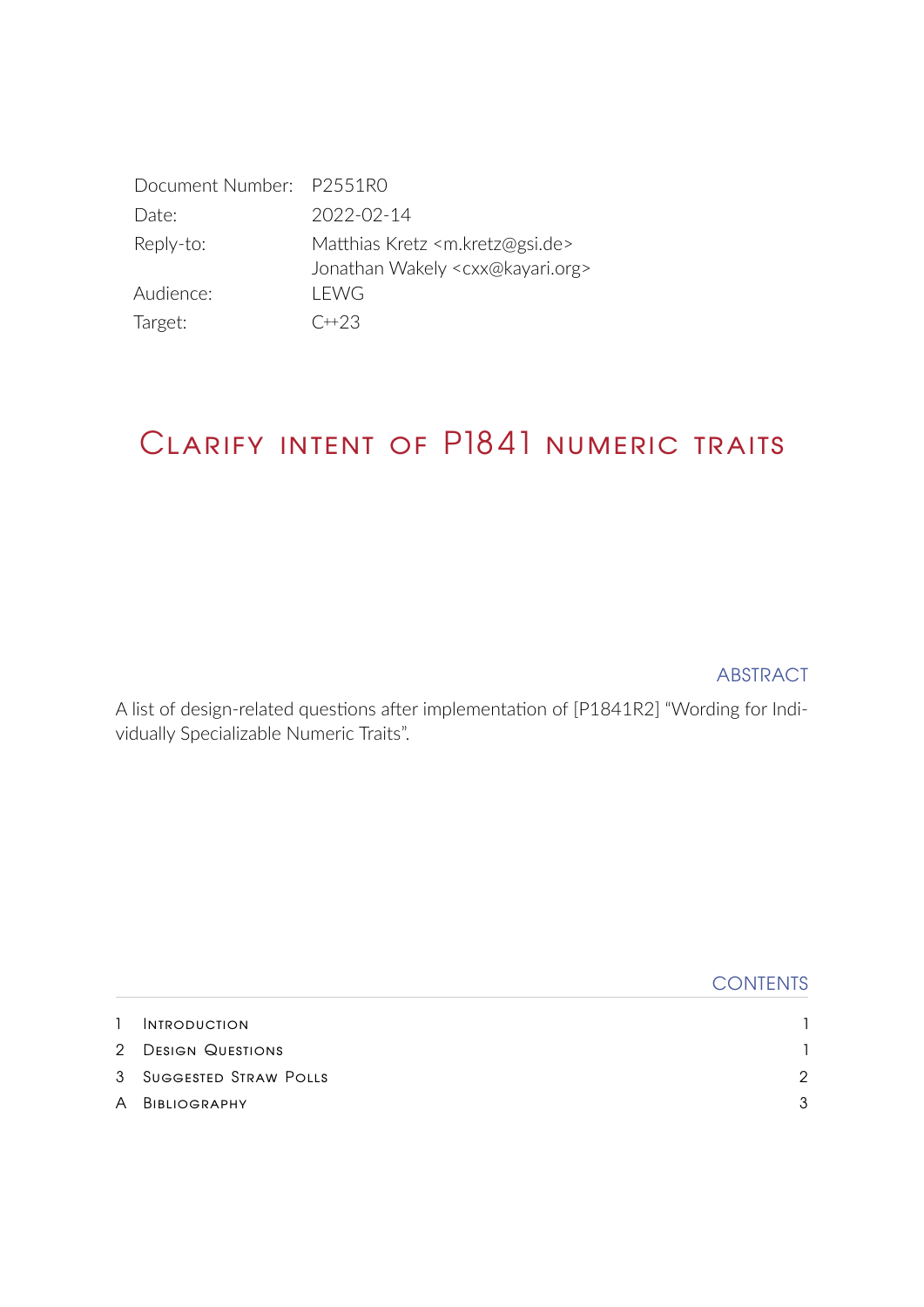### <span id="page-1-0"></span>**1** INTRODUCTION

[\[P1841R2\]](#page-3-0) provides wording for numeric traits. The last design paper was [\[P0437R1\]](#page-3-2) with additions from [\[P1370R1\]](#page-3-3).

### <span id="page-1-1"></span>**2** DESIGN QUESTIONS

- 1. When exactly is a trait disabled for a given numeric type? It seems the intent was for the value member to be defined whenever a representation for the desired constant exists. The wording needs to clarify whether any behavioral aspects play a role. For example, a denorm min may be enabled independent of whether the execution environment flushes denormals to zero / treats denormals as zero. Even in the case of a processor that unconditionally zeros denormals; as long as a representation exists, is the trait enabled? Conversely, if a representation does not exist, is the trait disabled? Specifically, denorm\_min should never have the value of norm\_min?
- 2. Please clarify whether we want to treat bool as a numeric type and enable the traits accordingly. The current wording in [\[P1841R2\]](#page-3-0) enables the traits for bool, which is consistent with std::numeric\_limits. std::numeric\_limits<bool> will still exist if needed. Numeric code does not use bool as a numeric type, despite it being technically an "arithmetic type" in the core language.
- 3. Many of the numeric traits are motivated by floating-point and make little sense for integral types. Is it intended that all of the following numeric traits are enabled also for integral types?
	- denorm\_min
	- epsilon
	- norm\_min
	- reciprocal overflow threshold
	- round error
	- max\_exponent
	- max exponent10
	- min\_exponent
	- min\_exponent10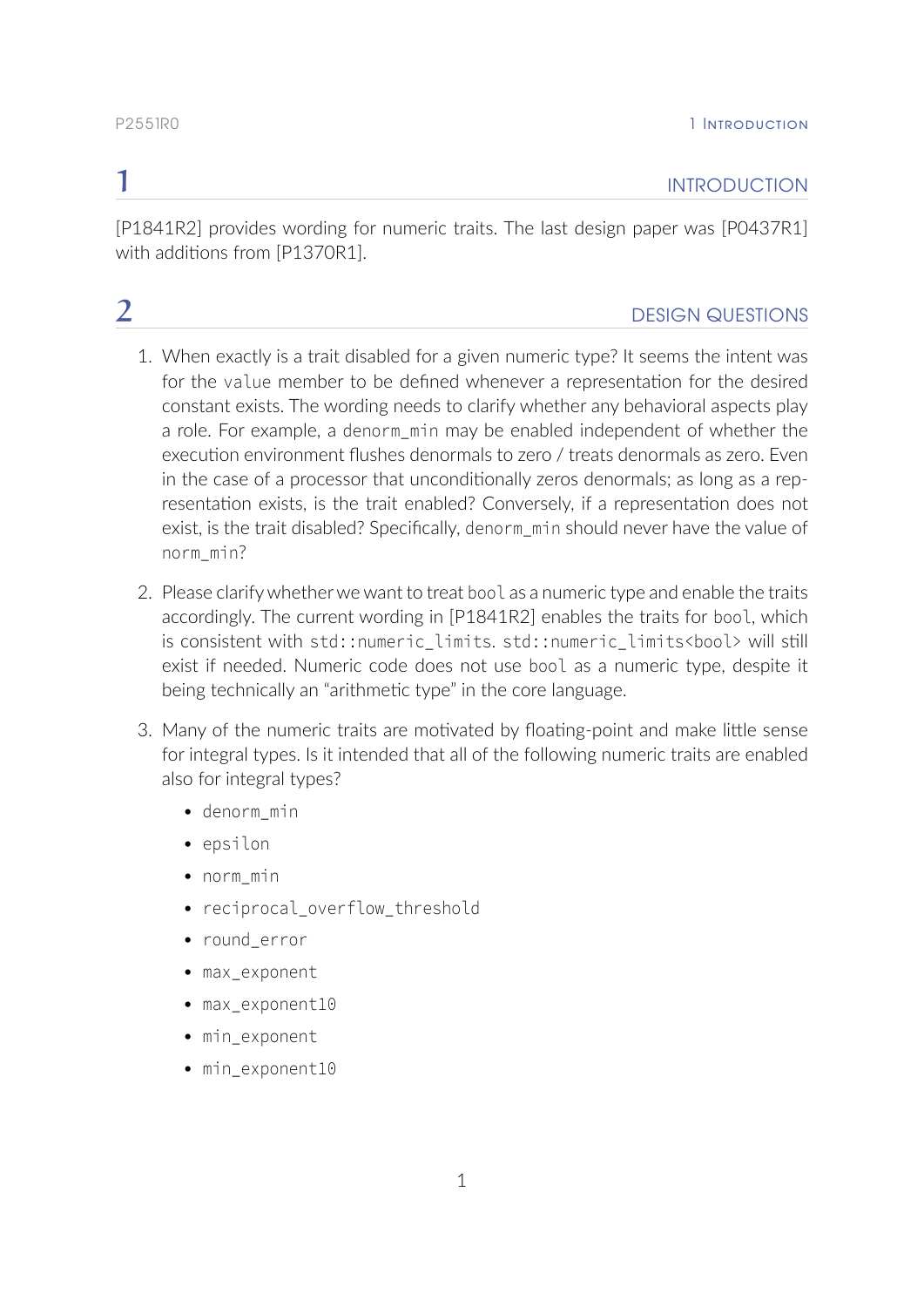- 4. reciprocal overflow threshold yields a subnormal number for IEC559 types. How should this value change wrt. treat-denormals-as-zero? I.e. in a situation where the hardware treats subnormal operands as zero you get 1/0 -> inf, which does overflow. In which case it doesn't match the specification anymore ("The smallest positive value x of type T such that  $T(1)/x$  does not overflow"). This trait is specified by a behavior and as such may depend on processor state. As a compile-time constant this value must be independent from runtime behavior. But what is the correct value?
- 5. numeric\_limits::max\_digits10 is 0 for integral types. Is max\_digits10\_v<int> supposed to yield digits10\_v<int> + 1? Or should it only be specialized for floating-point?

## <span id="page-2-0"></span>3 SUGGESTED STRAW POLLS

Poll: Whether a numeric trait is enabled is independent of processor behavior and only reflects whether a representation for the requested trait exists (ignoring reciprocal\_ overflow\_threshold).

| $SF$ $F$ $N$ |  | A SA |
|--------------|--|------|
|              |  |      |

Poll: All numeric traits for bool should be disabled.

| -SF | $F$ . | A | - SA |
|-----|-------|---|------|
|     |       |   |      |

Poll: The numeric traits listed in item 3 in P2551R0 should be disabled for integral types.  $N$   $A$   $SA$ 

Poll: reciprocal overflow threshold should be independent of processor behavior and only reflect the value range of possible representations of the given type.

| <b>SF</b> | $F \perp$ | N. | l A | I SA |
|-----------|-----------|----|-----|------|
|           |           |    |     |      |

Poll: reciprocal\_overflow\_threshold should reflect processor behavior if it is known at compile-time (e.g. the target hardware unconditionally treats denormals as zero), otherwise it should reflect the value range of possible representations of the given type.